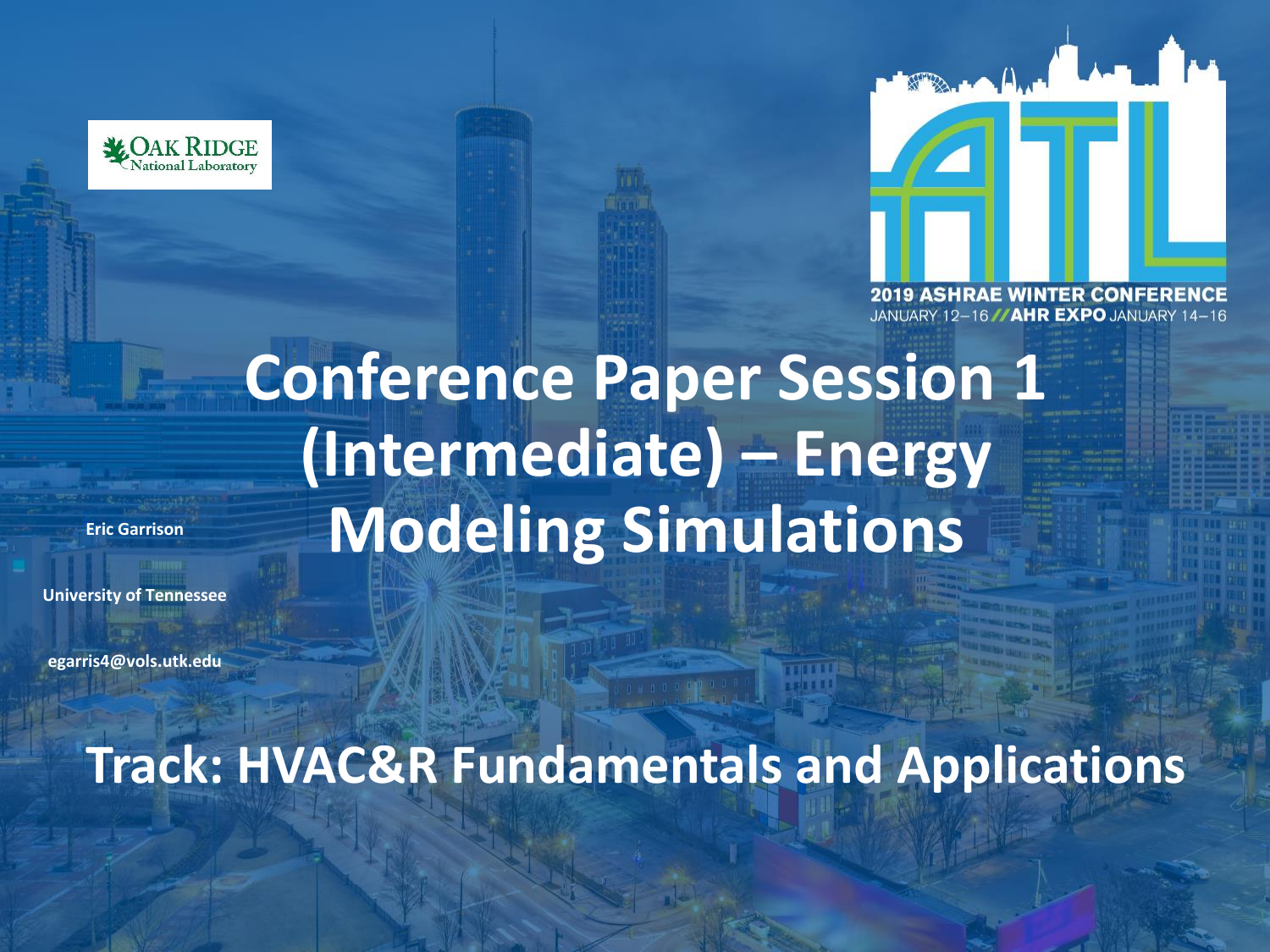## **Learning Objectives**

• Explain how threshold analysis can be used to perform a quality assurance analysis of measured data with missing values

- Apply a distance metric to compare EUI for simulated and real-world buildings
- Explain the building modeling advantages
- Identify the shortcoming of each modeling packages

ASHRAE is a Registered Provider with The American Institute of Architects Continuing Education Systems. Credit earned on completion of this program will be reported to ASHRAE Records for<br>AIA members. Certificates of Completion for non-AIA members are available on request.

This program is registered with the AIA/ASHRAE for continuing professional education. As such, it does not include content that may be deemed or construed to be an approval or endorsement by the AIA of any material of construction or any method or manner of handling, using, distributing, or dealing in any material or product. Questions related to specific materials, methods, and services will be addressed at the conclusion of this presentation.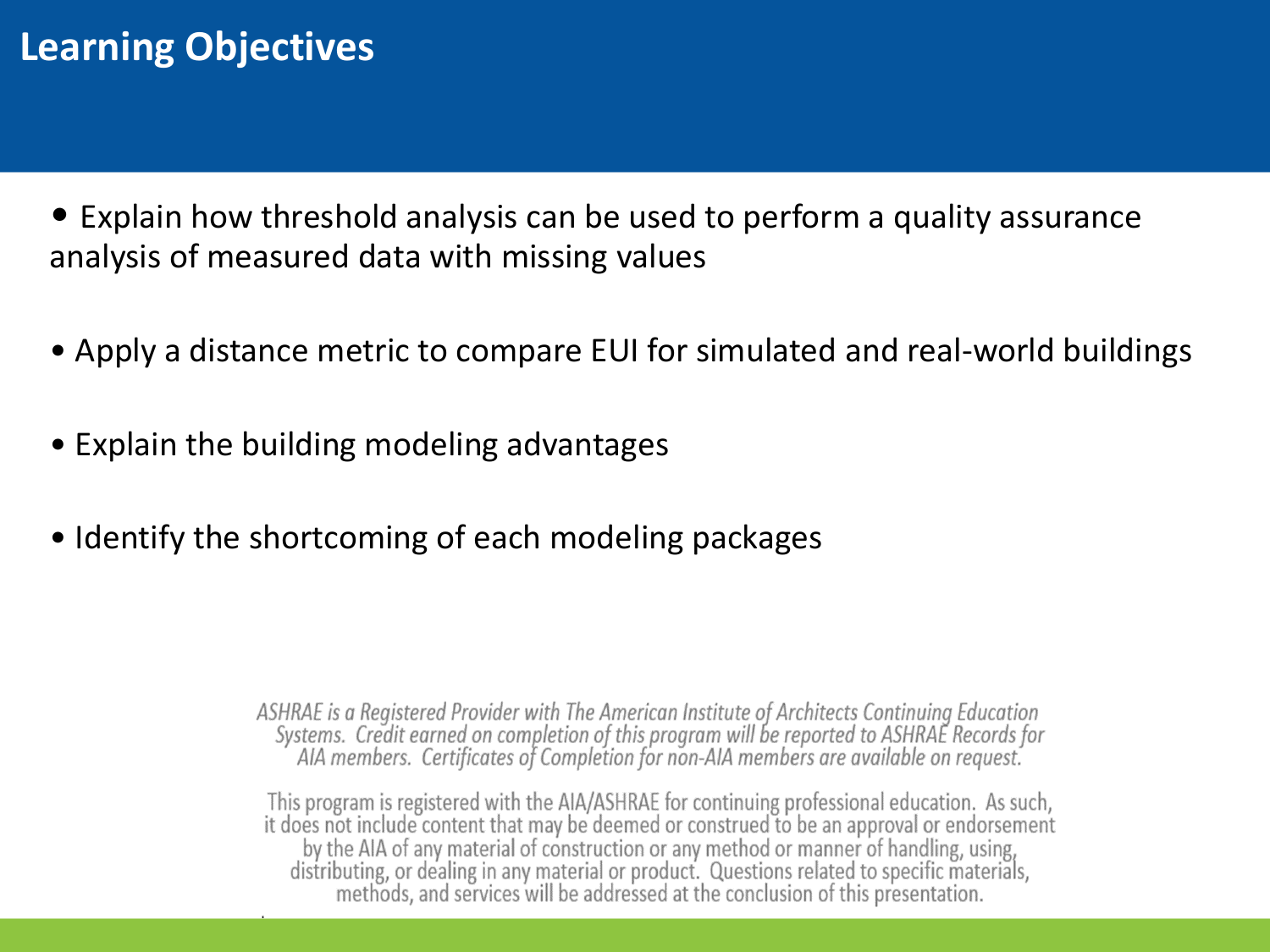## **Accuracy of a Crude Approach to Urban Multi-Scale Building Energy Models Compared to 15-min Electricity Use**

Co-authors

- Dr. Joshua New
- Mark Adams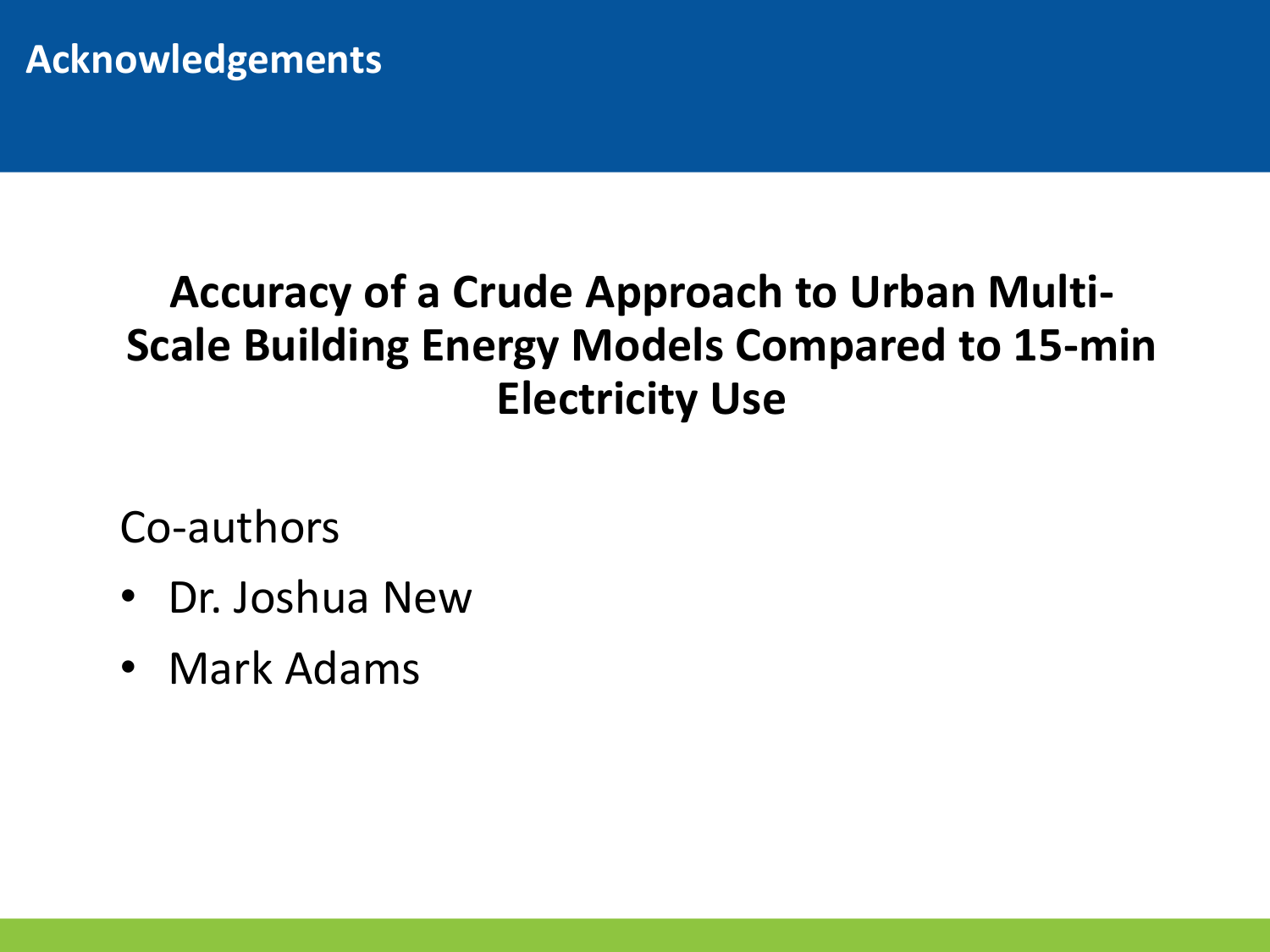## **Outline/Agenda**

- •Goals
- •Data
- •QA and Statistical Analysis
- •Distance Metric
- Conclusions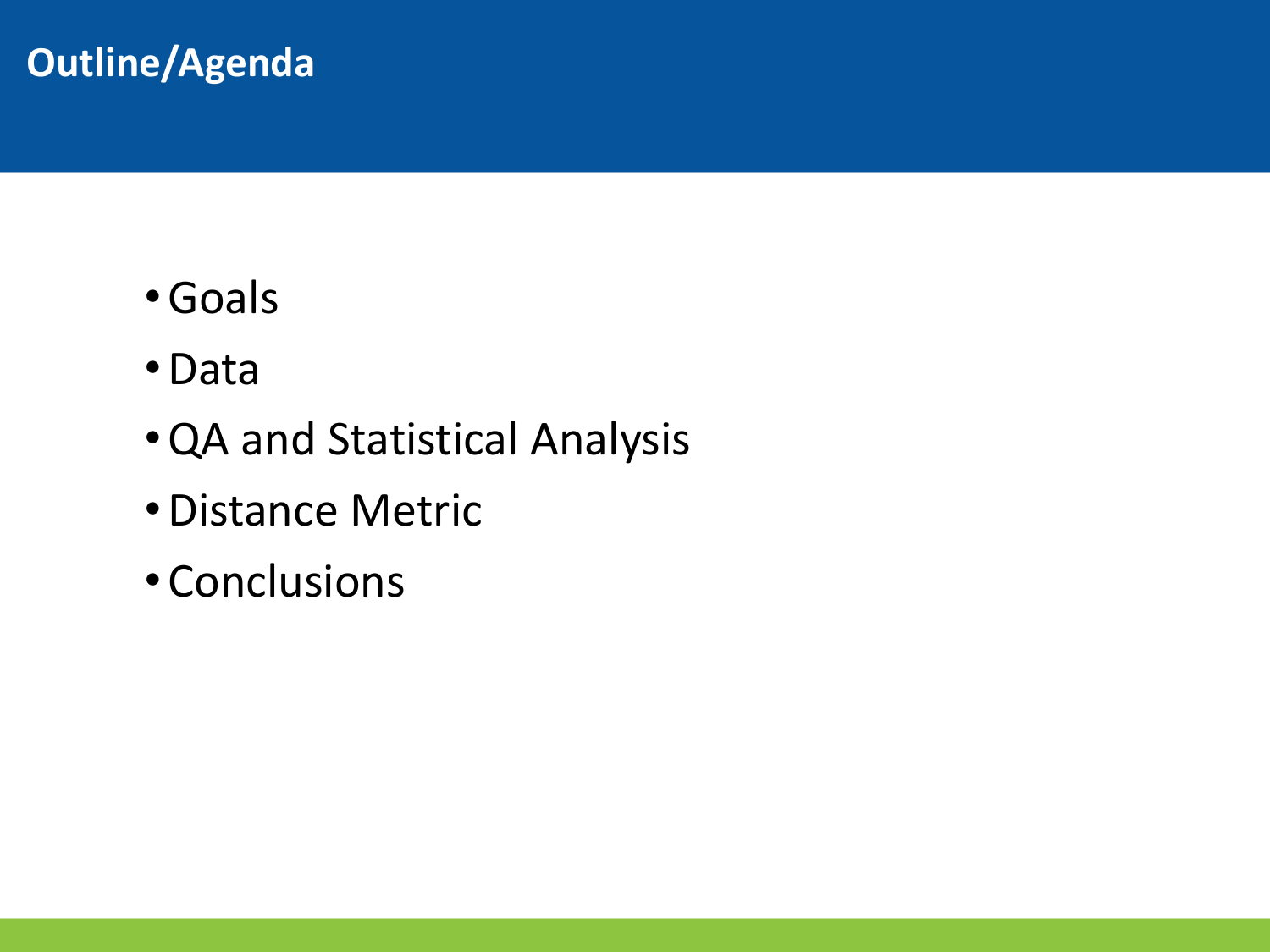#### **Goals**

Through partnership with a utility, the real-world 15-minute electrical data for a service area was analyzed and compared to simulations.

#### **Goals:**

- 1) QA of real-world data.
- 2) Building type classification algorithm using each building's  $EUI_{15min}$ .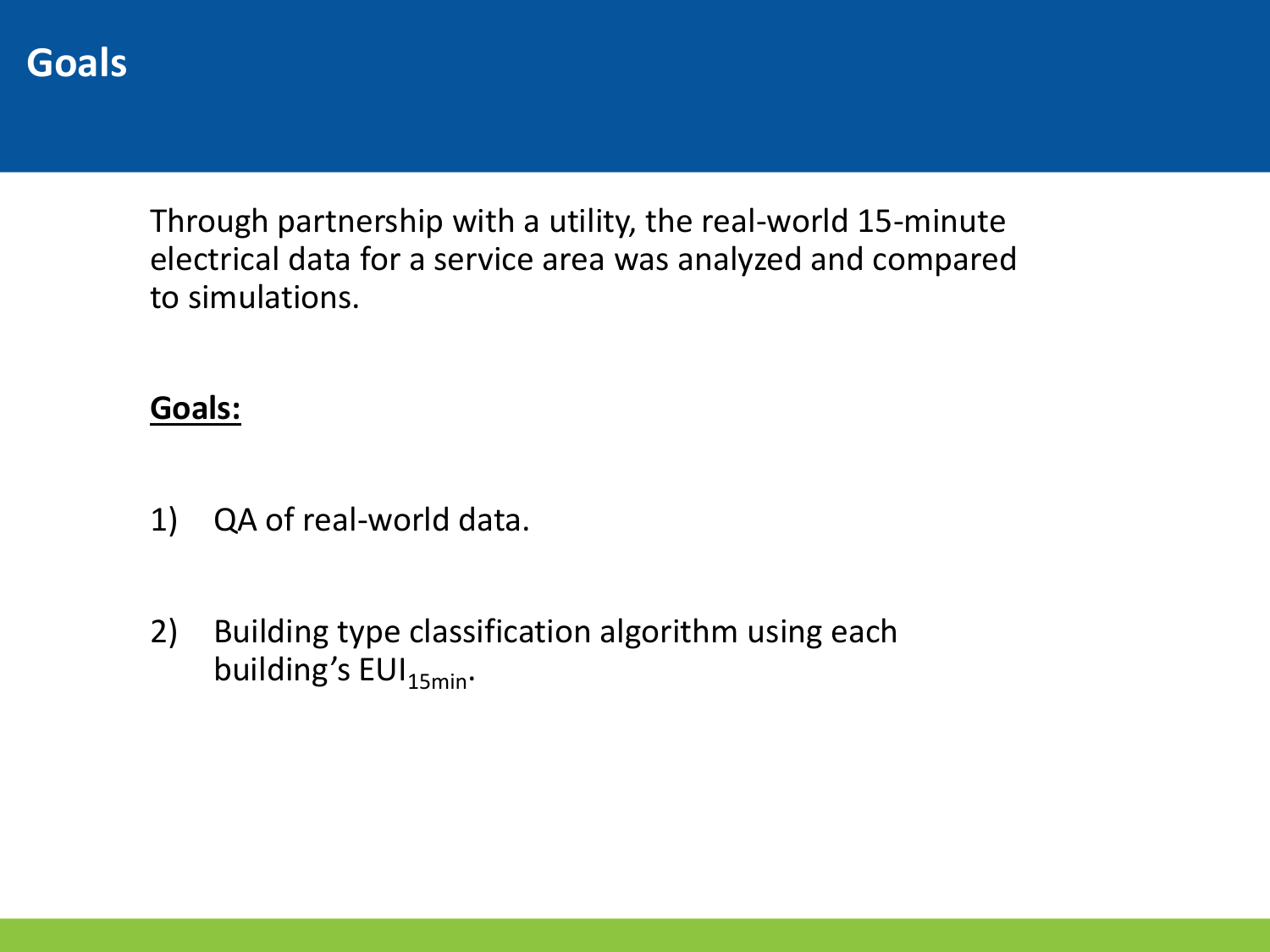#### **Data**

- 135,481 buildings in the service area.
- 178,377 premise IDs with 15 minute energy-use data for a full calendar year (00:00 – 00:15 Jan. 1 through 23:45 – 24:00 Dec. 31).
- Each premise ID should have 35,040 energy-use values (they did not).

| Table 1. Missing Energy Use Data in Premise IDs |                                    |                        |  |  |  |  |  |
|-------------------------------------------------|------------------------------------|------------------------|--|--|--|--|--|
| <b>Number of</b><br><b>Premise IDs</b>          | <b>Missing Data</b><br>(Nearest %) | Percent of Data<br>(%) |  |  |  |  |  |
|                                                 |                                    |                        |  |  |  |  |  |
| 146,318                                         | $\mathbf{1}$                       | 82.03                  |  |  |  |  |  |
| 20,617                                          | $\overline{2}$                     | 11.56                  |  |  |  |  |  |
| 11,387                                          | $3 - 99$                           | 6.38                   |  |  |  |  |  |
| 55                                              | 100                                | 0.03                   |  |  |  |  |  |

#### Only "valid values" were used for each premise ID.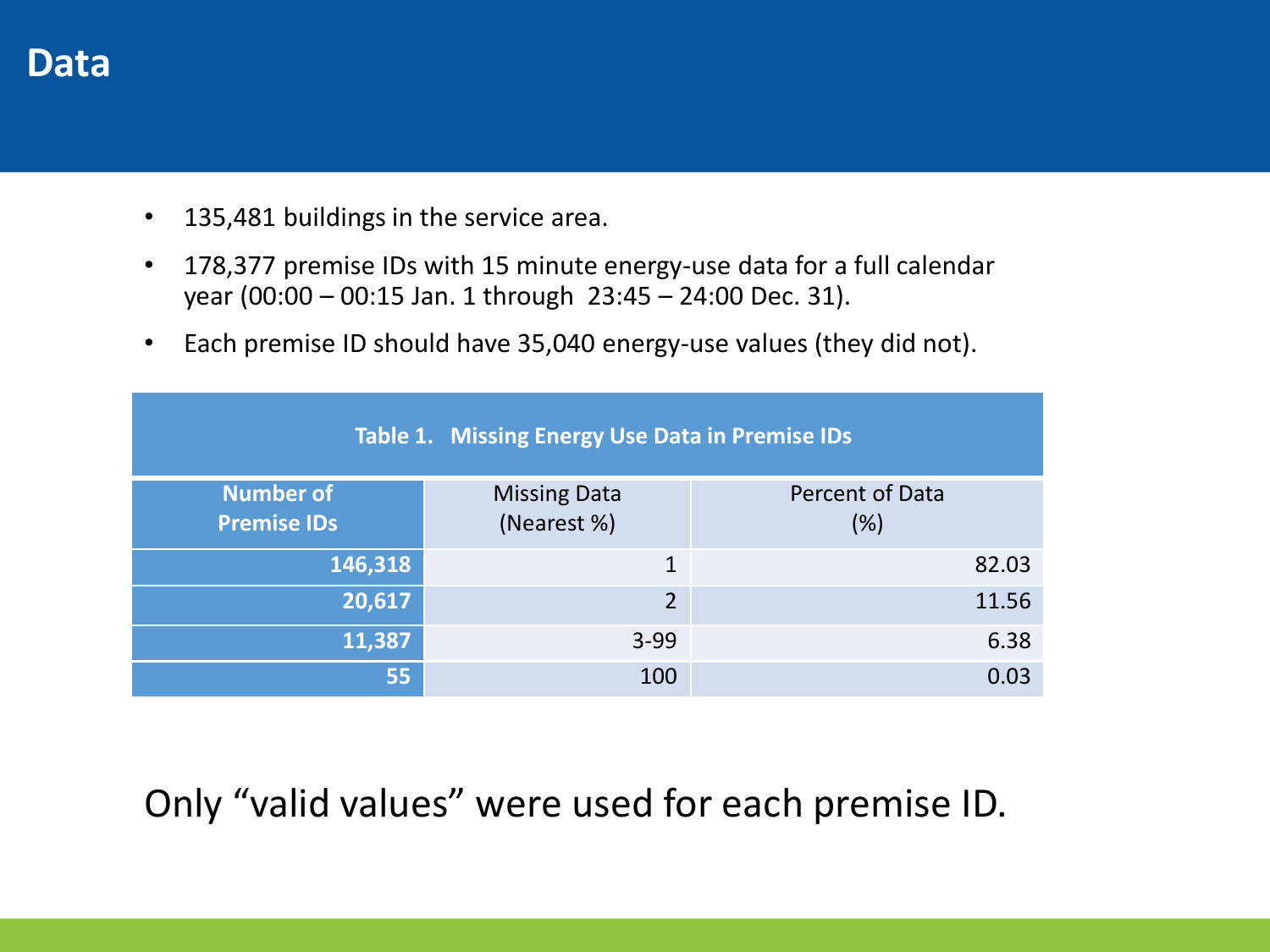## QA and Statistical Analysis

Statistical Information to Track (per premise ID)

- Minimum Energy Use
- Maximum Energy Use
- Naïve/Raw Average
- Naïve/Raw Standard Deviation
- Root Mean Square Error (RMSE)
- Relative Error (RE)
- Absolute Error (AE)
- Threshold Average

#### Is the data statistically consistent?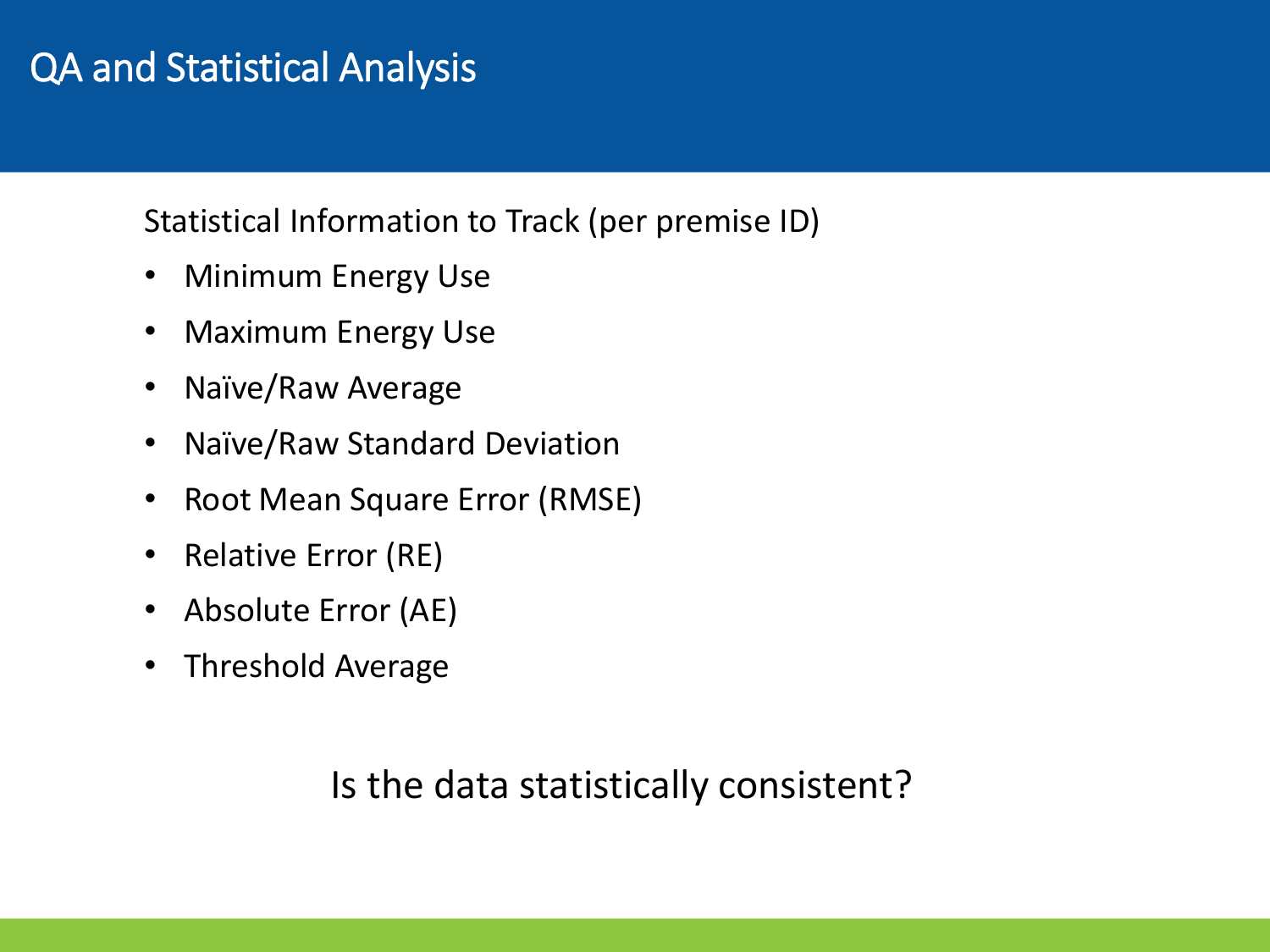#### **Threshold Analysis** (Castello et al., 2013)

1) Calculate the naïve average,  $\mu$ , and standard deviation,  $\sigma$ , of the data to determine the threshold:

*threshold* = μ±*c*σ

- 2) Select a window size, *n*.
- 3) For each window of size *n*, compute the average of the window for values within the threshold.
- 4) Find the average of the window averages. This is the threshold average.

This paper uses  $c = 3$  and  $n = 6$ .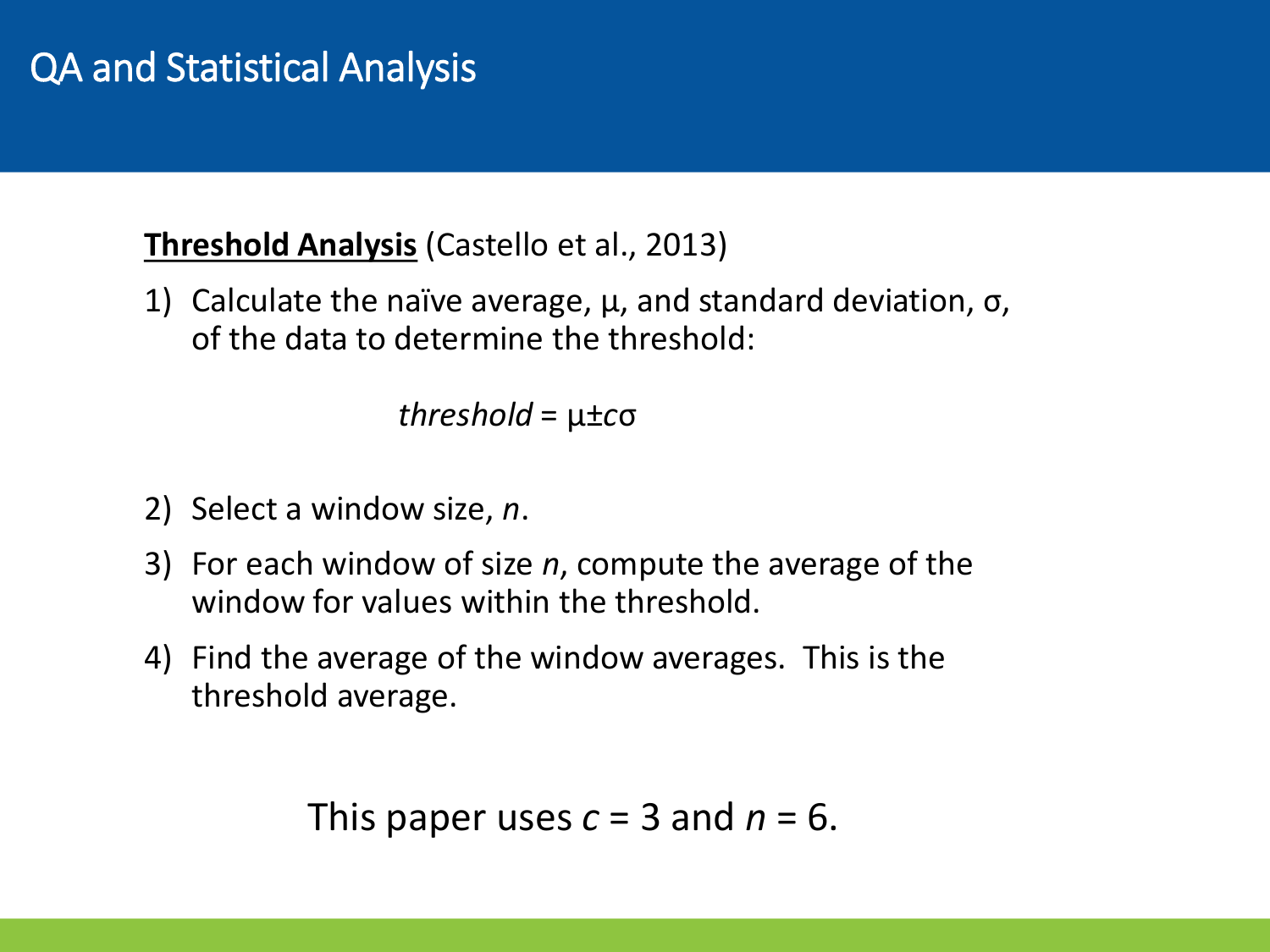## QA and Statistical Analysis

- Some premise IDs had only 0 EUI $_{15min}$  values (0-vectors).
- Other premise IDs had either 0 or extremely high EUI $_{15min}$ values (spiking).

| Table 2. Averages of Statistical Information for Premise IDs |       |           |                          |             |                  |             |           |             |                         |
|--------------------------------------------------------------|-------|-----------|--------------------------|-------------|------------------|-------------|-----------|-------------|-------------------------|
| <b>Premise IDs</b><br><b>Included</b>                        | Min.  | Max.      | <b>Threshold</b><br>Avg. | Raw<br>Avg. | Raw Std.<br>Dev. | <b>RMSE</b> | <b>RE</b> | <b>AE</b>   | <b>Total</b><br>Removed |
| <b>All</b>                                                   | 0.084 | 3,510.513 | 1.644                    | 15.088      | 147.439          | 67.641      | 1.153     | 105,748.077 | 0                       |
| <b>Removing</b><br>0-vectors                                 | 0.085 | 3,510.493 | 1.674                    | 15.351      | 150.320          | 68.951      | 1.176     | 107,961.451 | 3,658                   |
| <b>Removing 0-</b><br>vectors and<br>spiking                 | 0.085 | 194.291   | 1.573                    | 4.822       | 21.014           | 6.253       | 1.027     | 19,441.787  | 3,782                   |

| Table 3. Average Data Formatting Statistics for Premise ID Data |                    |                 |                |                   |                     |  |  |  |
|-----------------------------------------------------------------|--------------------|-----------------|----------------|-------------------|---------------------|--|--|--|
| <b>Premise IDs</b><br><b>Included</b>                           | <b>Bad Formats</b> | <b>Outliers</b> | <b>Missing</b> | <b>Duplicates</b> | <b>Valid Values</b> |  |  |  |
| <b>All</b>                                                      | 8.345              | 580.588         | 829.295        | 37.039            | 34,202.360          |  |  |  |
| Removing<br>0-vectors                                           | 8.373              | 592.740         | 756.888        | 36.855            | 34,274.739          |  |  |  |
| <b>Removing 0-vectors</b><br>and spiking                        | 8.373              | 593.122         | 753.170        | 36.849            | 34,278.455          |  |  |  |

Only 2% of premise IDs have unusual energy patterns.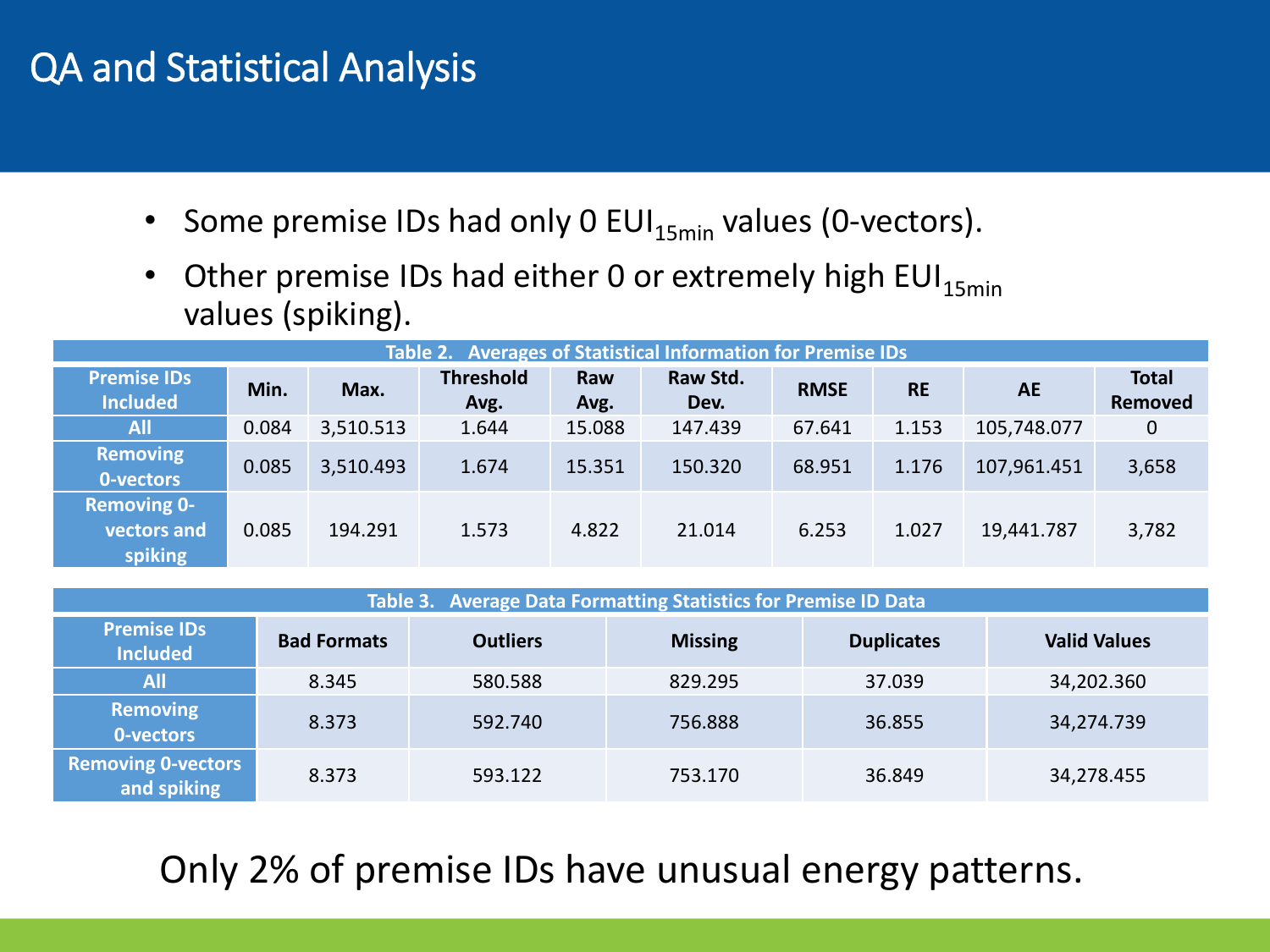#### Distance Metric

- Finding  $EUI_{15min}$  requires building area.
- Of 178,377 premise IDs, only 48,268 had area available.
- These were compared to  $EUI_{15min}$  of ASHRAE prototype buildings using Euclidean Distance (using only valid values).
- 17 ASHRAE prototypes with an average of 6.75 vintages per prototype.
- Of the 17 prototypes, only the PrimarySchool prototype was not represented.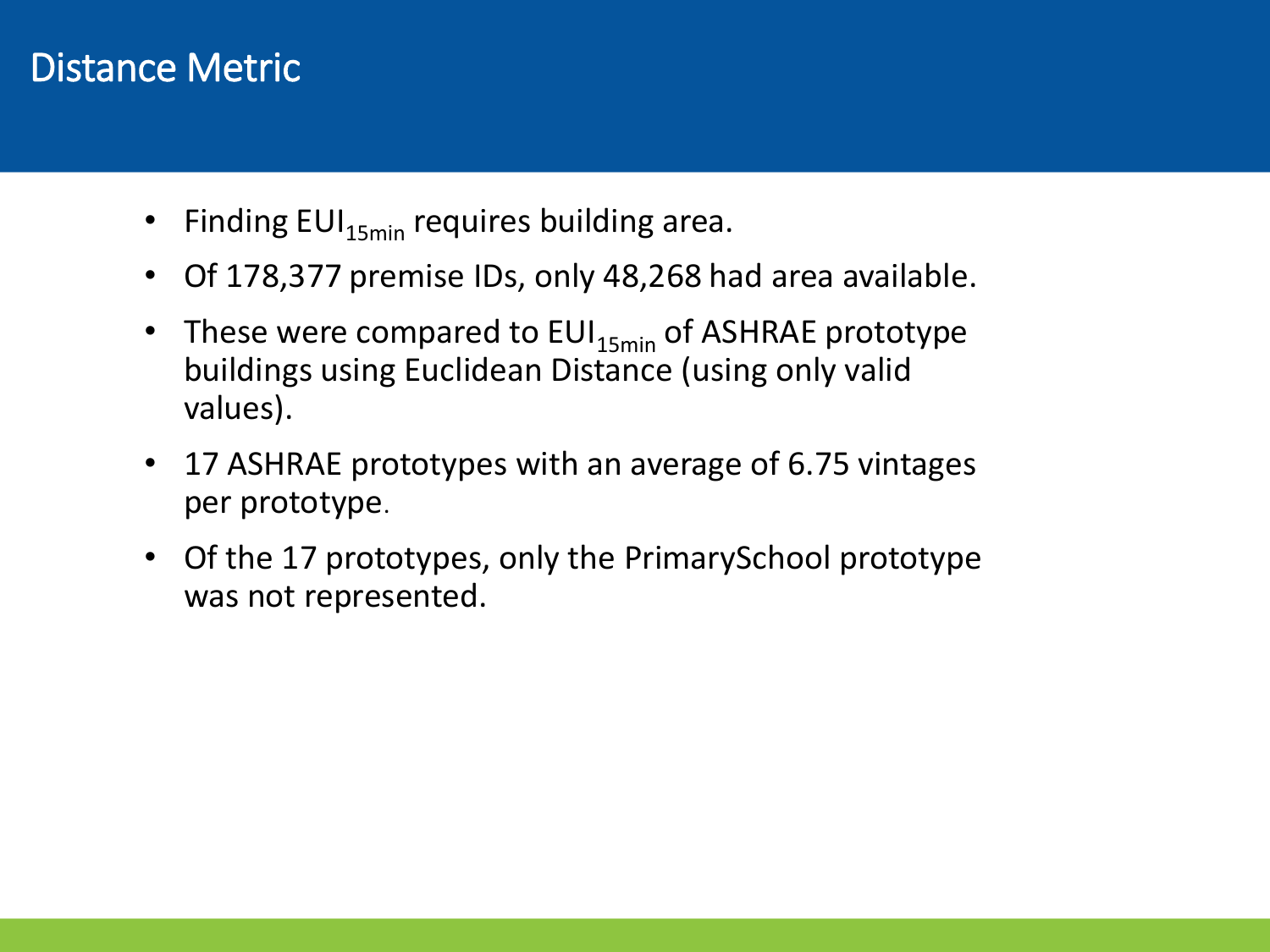## Distance Metric

| Table 4. Average Values for Each Building Prototype |                 |                                    |                       |                      |                    |                                |  |
|-----------------------------------------------------|-----------------|------------------------------------|-----------------------|----------------------|--------------------|--------------------------------|--|
| <b>Building</b><br><b>Type</b>                      | <b>Distance</b> | <b>Valid Data</b><br><b>Points</b> | Load<br><b>Factor</b> | <b>CVRMSE</b><br>(%) | <b>NMBE</b><br>(%) | <b>Total</b><br><b>Matches</b> |  |
| <b>FullServiceRestaurant</b>                        | 0.322           | 34,409.412                         | 0.348                 | 96.541               | 3.535              | 51                             |  |
| <b>HighriseApartment</b>                            | 0.052           | 34,585.214                         | 0.214                 | 87.439               | $-6.297$           | 3,324                          |  |
| <b>Hospital</b>                                     | 0.232           | 34,331.950                         | 0.260                 | 108.868              | 7.232              | 558                            |  |
| <b>IECC Residential</b>                             | 0.025           | 34,508.290                         | 0.164                 | 531,380.321          | -477,671.045       | 38,380                         |  |
| <b>LargeHotel</b>                                   | 0.316           | 34,229.087                         | 0.303                 | 208.323              | 8.997              | 403                            |  |
| <b>LargeOffice</b>                                  | 0.102           | 32,217.706                         | 0.278                 | 87.600               | 3.980              | 34                             |  |
| <b>MediumOffice</b>                                 | 7.250           | 34,640.000                         | 0.000                 | 5,262.907            | 48.370             | $\mathbf{1}$                   |  |
| <b>MidriseApartment</b>                             | 0.059           | 34,299.668                         | 0.219                 | 117.646              | $-21.999$          | 1,192                          |  |
| <b>Outpatient</b>                                   | 16.658          | 32,595.766                         | 0.377                 | 539.962              | 13.409             | 64                             |  |
| <b>QuickServiceRestaurant</b>                       | 1,433.371       | 34,085.328                         | 0.402                 | 604.051              | 48.724             | 305                            |  |
| RetailStandalone                                    | 0.101           | 26,219.800                         | 0.294                 | 111.854              | 3.926              | 5                              |  |
| <b>RetailStripmall</b>                              | 0.108           | 33,985.231                         | 0.215                 | 108.856              | 5.978              | 26                             |  |
| SecondarySchool                                     | 1.886           | 20,618.000                         | 0.002                 | 1,880.802            | 18.612             | 1                              |  |
| <b>SmallHotel</b>                                   | 0.085           | 34,709.770                         | 0.197                 | 97.889               | 3.693              | 3,751                          |  |
| <b>SmallOffice</b>                                  | 0.200           | 18,784.000                         | 0.190                 | 302.404              | 14.007             | 4                              |  |
| <b>Warehouse</b>                                    | 0.096           | 26,383.550                         | 0.191                 | 2,664.157            | $-2,070.092$       | 169                            |  |

There are several noticeable outliers.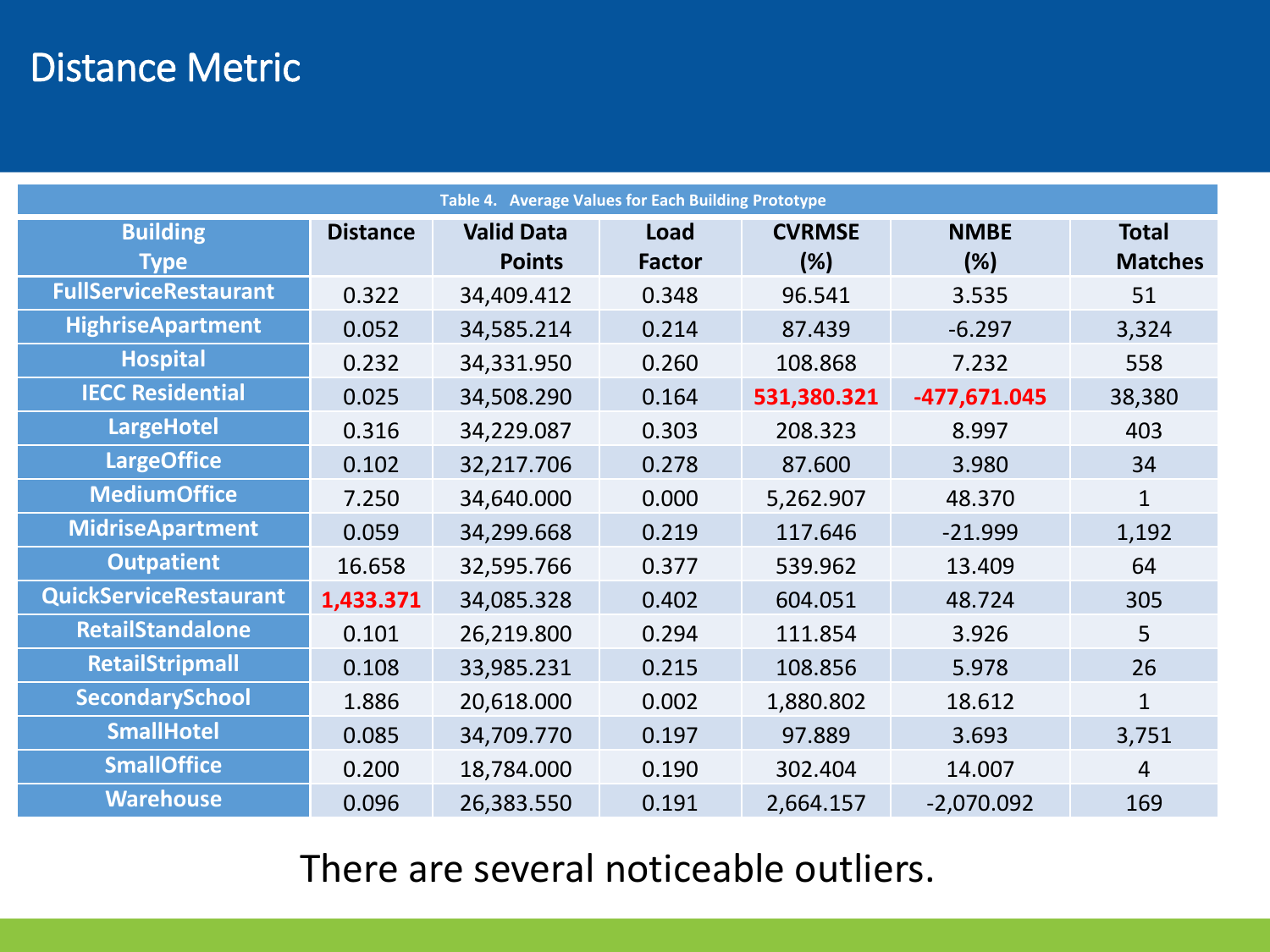#### Distance Metric

| Table 5. Average Values for QuickServiceRestaurant by Vintage. |                 |                          |        |               |             |                |  |  |
|----------------------------------------------------------------|-----------------|--------------------------|--------|---------------|-------------|----------------|--|--|
| <b>Building</b>                                                | <b>Distance</b> | <b>Valid Data Points</b> | Load   | <b>CVRMSE</b> | <b>NMBE</b> | <b>Total</b>   |  |  |
| <b>Vintage</b>                                                 |                 |                          | Factor | (%)           | (%)         | <b>Matches</b> |  |  |
| 90.1-2004                                                      | 0.540           | 33,794.500               | 0.156  | 134.236       | $-0.153$    | 2              |  |  |
| 90.1-2007                                                      | 0.303           | 34,611.941               | 0.426  | 66.880        | 11.569      | 17             |  |  |
| 90.1-2010                                                      | 0.253           | 34,826.000               | 0.393  | 65.032        | 9.258       | $\mathbf{1}$   |  |  |
| 90.1-2013                                                      | 0.314           | 34,626.000               | 0.185  | 100.160       | 3.804       | $\overline{2}$ |  |  |
| DOE-Ref-1980-2004                                              | 0.280           | 34,158.122               | 0.429  | 59.015        | 11.915      | 41             |  |  |
| DOE-Ref-Pre-1980                                               | 1,806.445       | 34,030.876               | 0.399  | 744.402       | 58.509      | 242            |  |  |

- QuickServiceRestaurant has the highest  $EUI_{15min}$  of all prototypes with the DOE-Ref-Pre-1980 vintage being the highest of its prototype.
- IECC Residential has the lowest  $EUI_{15min}$ . Nearly 80% of premise IDs match to IECC Residential, including 0-vectors and most spiking premise IDs.
- Removing 0-vectors and spiking premise IDs brings CVRMSE to 259.338% and NMBE to 14.423%.
- There are no ASHRAE guidelines for 15-minute data, but these values seem like a reasonable start.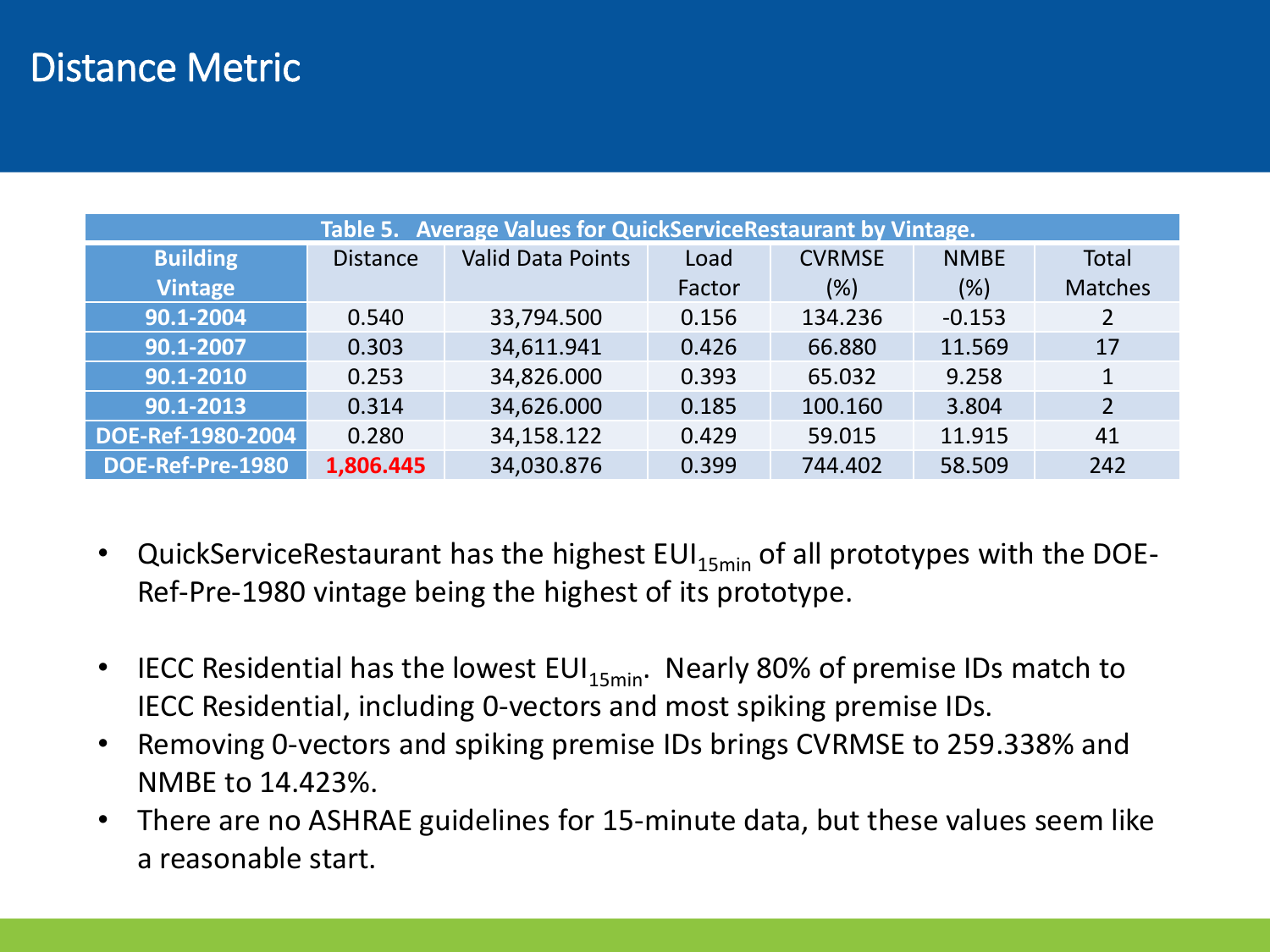#### **Conclusions**

- Statistical analysis of real-world, 15-minute data determined nearly 98% of premise IDs were reasonably representative and could be used as a baseline to compare to simulated data.
- For the 47,684 premise IDs where  $EUI_{15min}$  could be computed, the error of crude building energy models over the year is likely within the error rates manually created buildings of previous studies.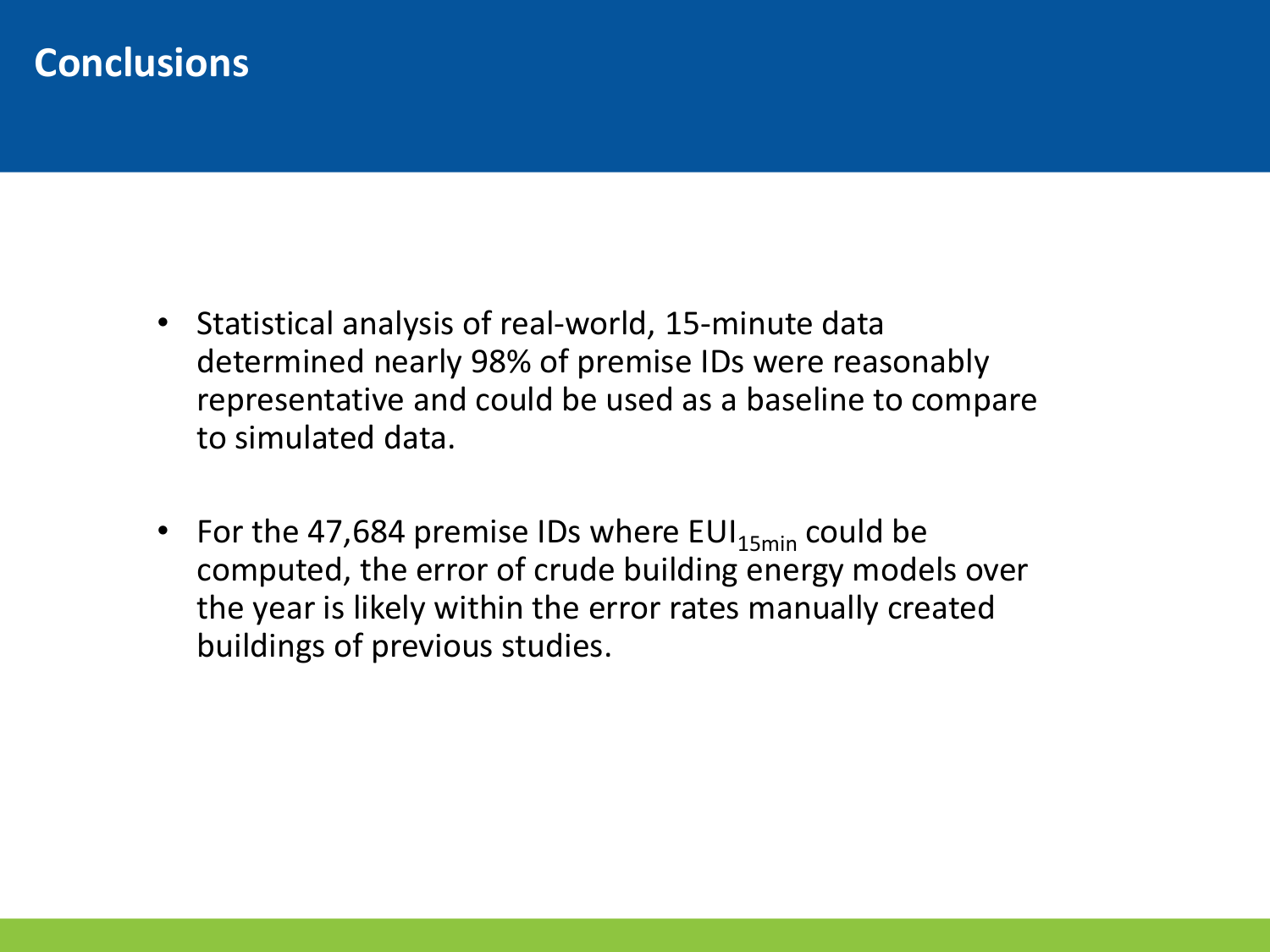#### **Bibliography**

Castello, Charles C., New, Joshua R., and Smith, Matt K., 2013. "Autonomous Correction of Sensor Data Applied to Building Technologies Using Filtering Methods." In *Proceedings of the IEEE Global Conference on Signal and Information Processing (GlobalSIP)*, Austin, TX, December 3-5, 2013.